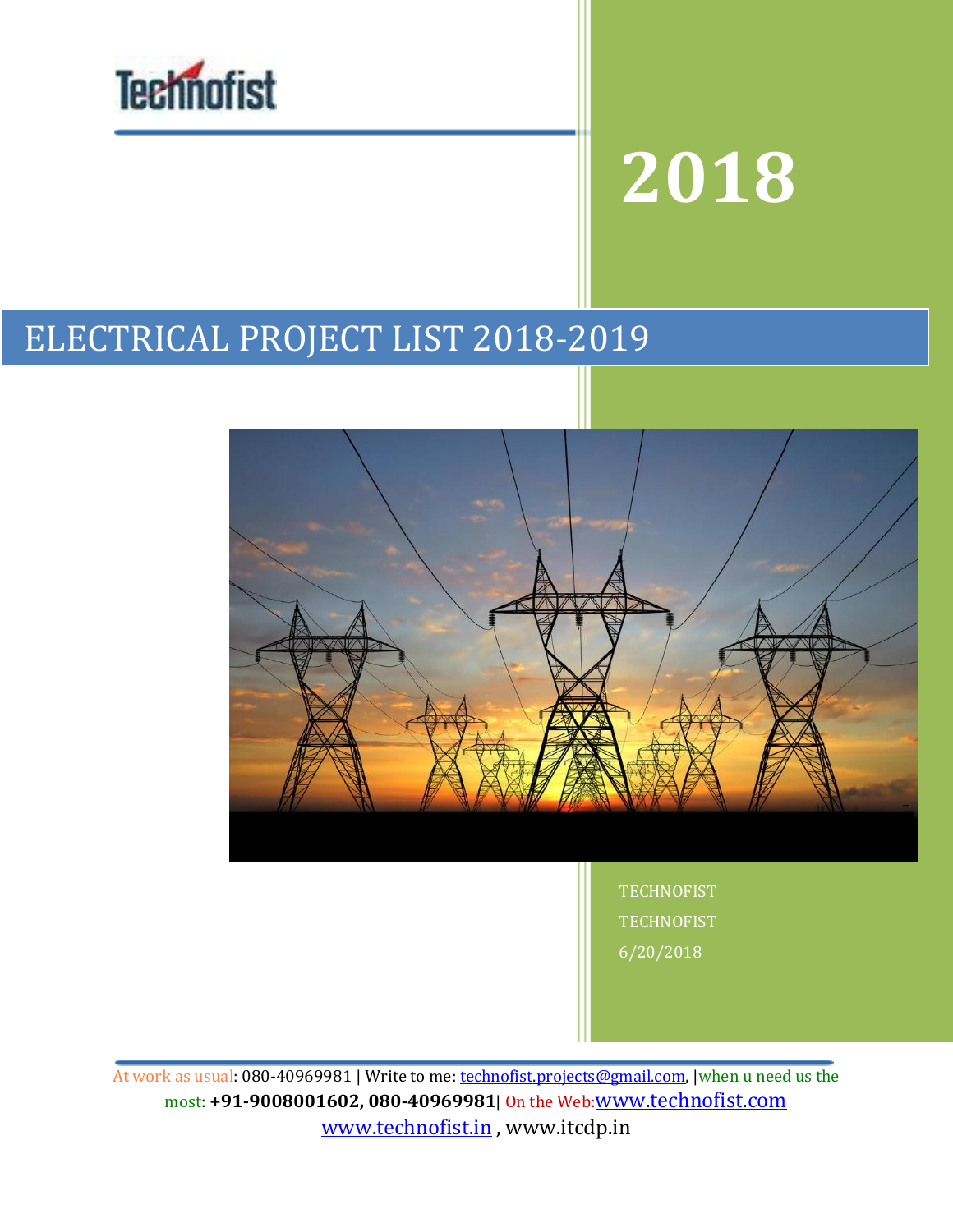

**TECHNOFIST** a leading student's project solution providing company established in Bangalore since 2007. With perfect infrastructure, lab set up, Work shop, Expertise faculties make us competitive service providers.

Here is the list of project titles 2018 and 2019.



#### **DOORS OF TECHNOLOGY:**

- EMBEDDED SYSTEMS
- MICROCONTROLLERS / ARM /PIC / AVR
- WIRELESS TECHNOLOGIES
- ROBOTICS
- ARDUINO
- GSM & GPS/ ZIGBEE
- MATLAB / VLSI
- IEEE PROJECTS ON JAVA / DOT NET
- INTERNET OF THINGS
- ANDROID BASED PROJECTS
- PHP
- AND COMPLETE MECHANICAL FABRICATIONS
- MECHANICAL DESIGN AND ANALYSIS

Projects are available for all branches of **ENGINEERING, DIPLOMA, MCA/BCA, and MSc/BSc.** 

#### **CORPORATEOFFICE:**

**TECHNOFIST** YES Complex, #19/3&4, 2<sup>nd</sup> Floor, Dinnur Main Road, R T Nagar Post Opposite to Navodaya Vidyaneketan School Bangalore – 32



| Support: 080-40969981         |                  | Sales $+91-9008001602$ |
|-------------------------------|------------------|------------------------|
| www.technofist.com            | ww.technofist.in | www.itcdp.in           |
| technofist.projects@gmail.com |                  |                        |
|                               |                  |                        |

At work as usual: 080-40969981 | Write to me: technofist.projects@gmail.com, | when u need us the most: **+91-9008001602, 080-40969981**| On the Web:www.technofist.com www.technofist.in , www.itcdp.in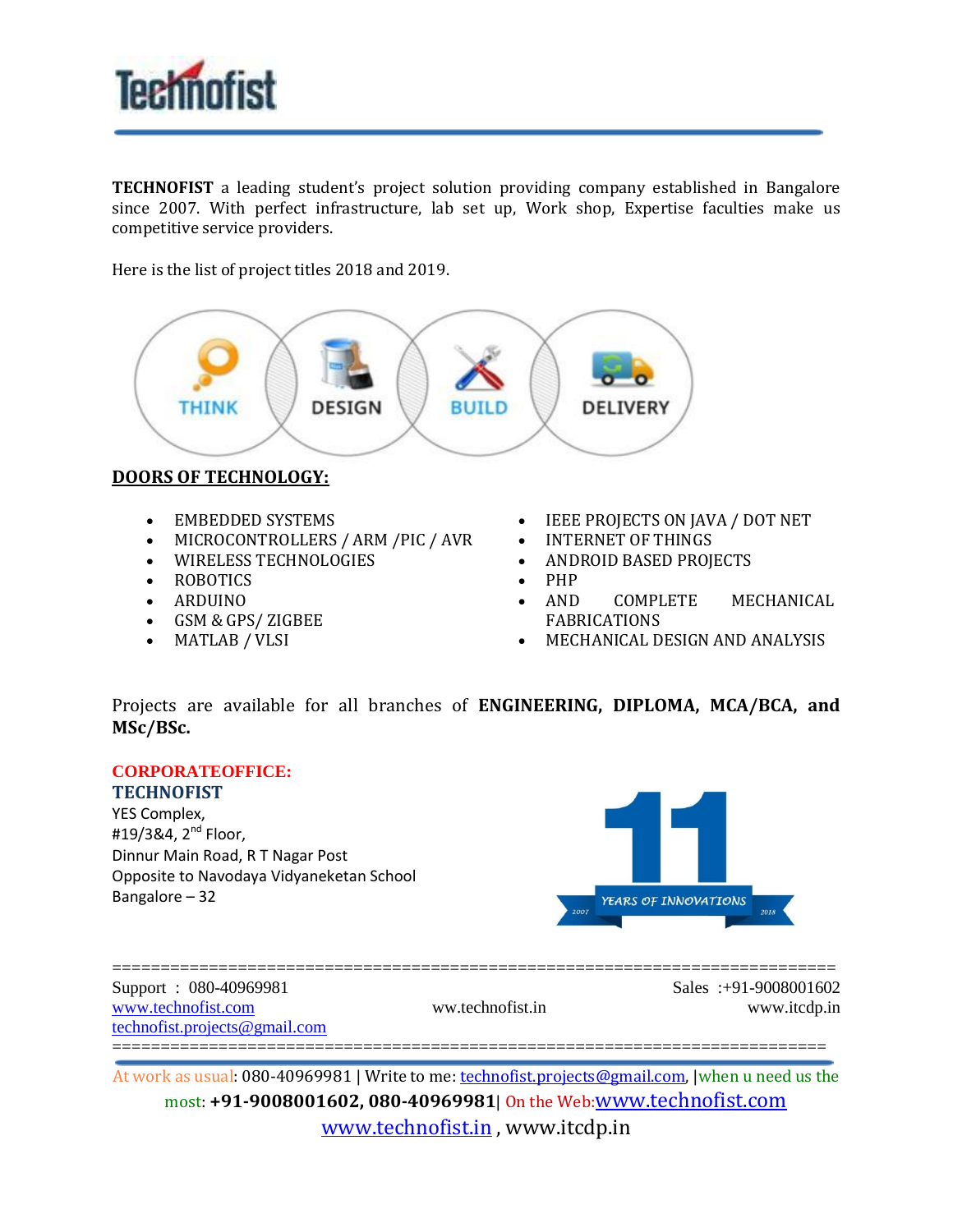

Here we provided a *ELECTRICALS AND ELECTRONICS 2018 project lis*t with abstracts. we do train a student from basic level which includes basic Classes, projects implementation, final project demo and final code explanations. If you have questions regarding these projects feel free to contact us. You may also ask for abstract of a project idea that you have or want to work on. The *own projects idea* for diploma and Engineering students can also encouraged here.

Electrical engineering is a branch of engineering which deals with the study and application of electricity, electronics, and electromagnetism. We provide electrical projects based on core electrical , electronics, embedded system, wireless communication and IOT.

## **IEEE ELECTRICALS AND ELECTRONICS PROJECT LIST 2018 AND 2019**

|               | <b>2018 - 19 IEEE TRANSCATIONS ON ELECTRICALS AND ELECTRONICS</b><br><b>BASED PROJECT TITLES</b>                                                                                                                                                                                                                                                                                                                                                                                                                                                                                                                                                                                                                                                                                                                                             |
|---------------|----------------------------------------------------------------------------------------------------------------------------------------------------------------------------------------------------------------------------------------------------------------------------------------------------------------------------------------------------------------------------------------------------------------------------------------------------------------------------------------------------------------------------------------------------------------------------------------------------------------------------------------------------------------------------------------------------------------------------------------------------------------------------------------------------------------------------------------------|
| <b>TIR001</b> | TITLE - TRANSMISSION LINE MULTIPLE FAULTS DETECTION AND INDICATION TO<br><b>ELECTRICITY BOARD</b><br><b>ABSTRACT</b> - In this paper, a scheme for fault detection and identification of<br>SIGNLE PHASE overhead transmission lines is proposed. Fault detection<br>techniques based on mean square value of the difference between incoming<br>and out going single phase currents of each section. These differences are<br>compared against threshold setting values. Faulty phase identification is based<br>on the analysis of single phase currents at one end of transmission line. The<br>transient currents are processed by Discrete Wavelet Transform multi-<br>resolution analysis. It is used as input to a rule-base system to identify the fault<br>type. Many case studies are provided to validate the proposed algorithm. |
| <b>TIR002</b> | <b>TITLE - SMART POWER SOURCE SELECTOR</b><br><b>ABSTRACT</b> - The main purpose of this project is to provide continuous power<br>supply to a load, by selecting the supply from any of the four sources namely<br>solar, inverter, main and generator automatically in case if one of the source<br>is absent. The need of electricity is increasing day by day and the frequent<br>power cuts of electricity are causing many problems in different areas like<br>banks, colleges/schools, hospitals, houses and industries. Thus there is a                                                                                                                                                                                                                                                                                              |

At work as usual: 080-40969981 | Write to me: technofist.projects@gmail.com, when u need us the most: **+91-9008001602, 080-40969981**| On the Web:www.technofist.com www.technofist.in , www.itcdp.in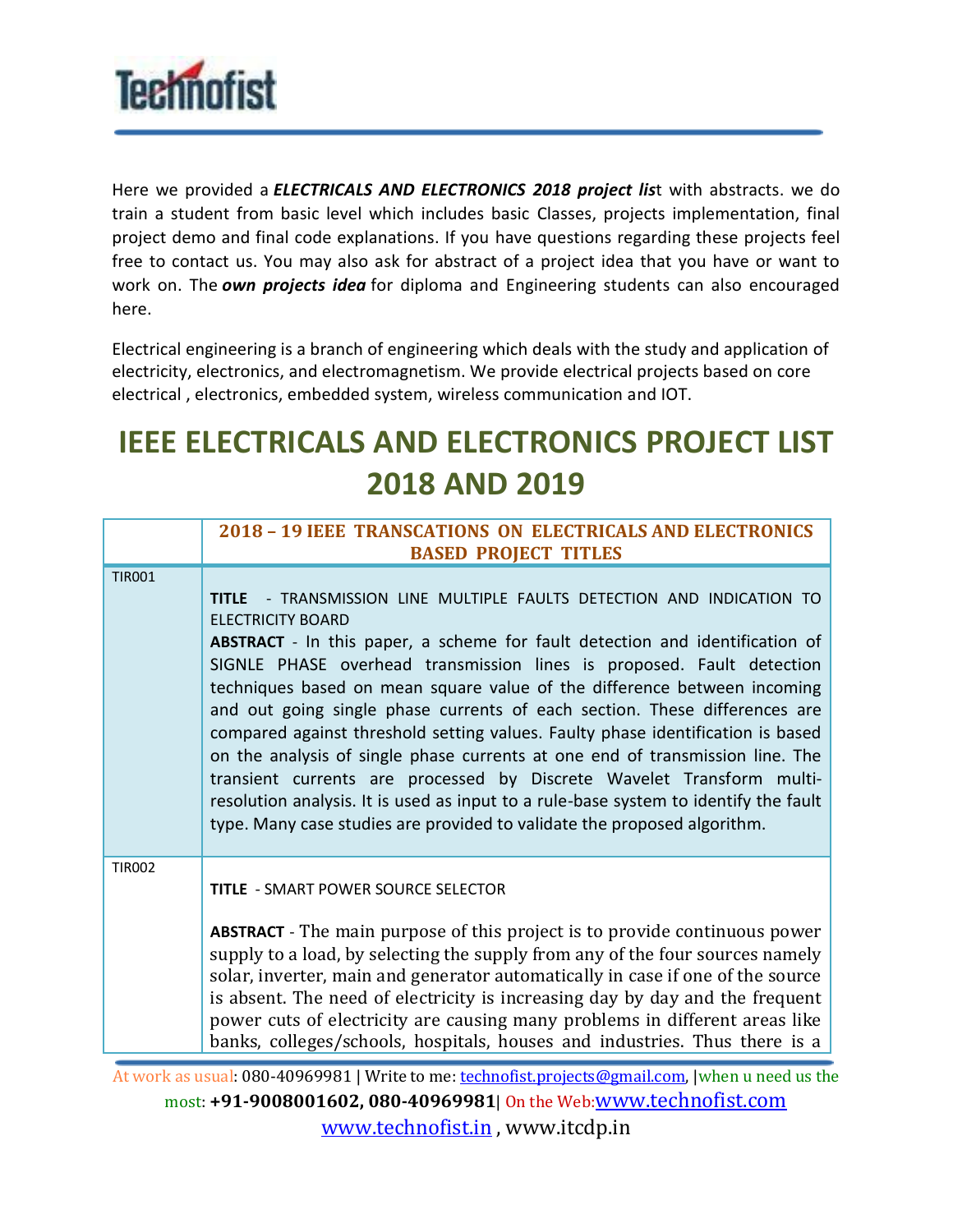

|               | requirement for an alternate arrangement of power supply. This<br>arrangement can be designed by using microcontroller. When a source, say<br>mains fails the supply will shift to next source generator and so on. LED can<br>be used to show that which source is used to provide the supply.<br>An important requirement of electric power distribution systems is the need<br>for automatic operation. In particular, the rapid and reliable transfer of the<br>system from one power source to another during certain system events is<br>important to achieving the reliability goals for such systems and the facility<br>serves.<br>In this project we are using four different sources of supply which are<br>channelized to a load so as to have an uninterrupted operation of the load. A<br>microcontroller of 8051 family is used. The output of microcontroller is<br>given to the load driver which maintains uninterrupted supply to the load.<br>The output shall be observed using a LED drawing power supply from any<br>one of these sources and an LCD is used to show which power source is used. |
|---------------|-------------------------------------------------------------------------------------------------------------------------------------------------------------------------------------------------------------------------------------------------------------------------------------------------------------------------------------------------------------------------------------------------------------------------------------------------------------------------------------------------------------------------------------------------------------------------------------------------------------------------------------------------------------------------------------------------------------------------------------------------------------------------------------------------------------------------------------------------------------------------------------------------------------------------------------------------------------------------------------------------------------------------------------------------------------------------------------------------------------------------|
| <b>TIR003</b> | TITLE -SOLAR TRACKING SYSTEM WITH AUTOMATIC PANEL CLEANING MECHANISM<br>FOR EFFICIENT POWER GENERATION<br><b>ABSTRACT</b> - So many power generator available in our country to generate the<br>power here we design a model which is generating a power from natural<br>claimatation. In our country the power problem is increasing day by day due to<br>lake of rain water To avoid the power problem in our country the hybrid power<br>generator are used to generate power throughout the day and night.                                                                                                                                                                                                                                                                                                                                                                                                                                                                                                                                                                                                          |
| <b>TIW004</b> | TITLE - Smart meter for power factor enhancement in real-time<br>ABSTRACT- The Existing domestic Energy meter reading systems universally exist many<br>problems, such as difficulty in construction, too narrow bandwidth, too low rate, poor<br>real time, not two way communication quickly etc. To solve above problems, this paper<br>uses the wireless technology for Automatic Meter Reading system. A proposed method<br>provides the communication between the Electricity Board section and the consumer<br>section using IOTfor transmitting the customer's electricity consumption and bill<br>information that is calculated using Arduino. The information regarding the bill amount<br>and payment are communicated to the consumer via Internet of things                                                                                                                                                                                                                                                                                                                                               |
| <b>TIW005</b> | TITLE - SOLAR POWER GENERATOR SEVEN LEVEL TO NINE LEVEL CONVERTER<br>ABSTRACT- Basic intention of developing this project is to provide a partial fulfillment                                                                                                                                                                                                                                                                                                                                                                                                                                                                                                                                                                                                                                                                                                                                                                                                                                                                                                                                                           |

At work as usual: 080-40969981 | Write to me: technofist.projects@gmail.com, |when u need us the most: **+91-9008001602, 080-40969981**| On the Web:www.technofist.com www.technofist.in , www.itcdp.in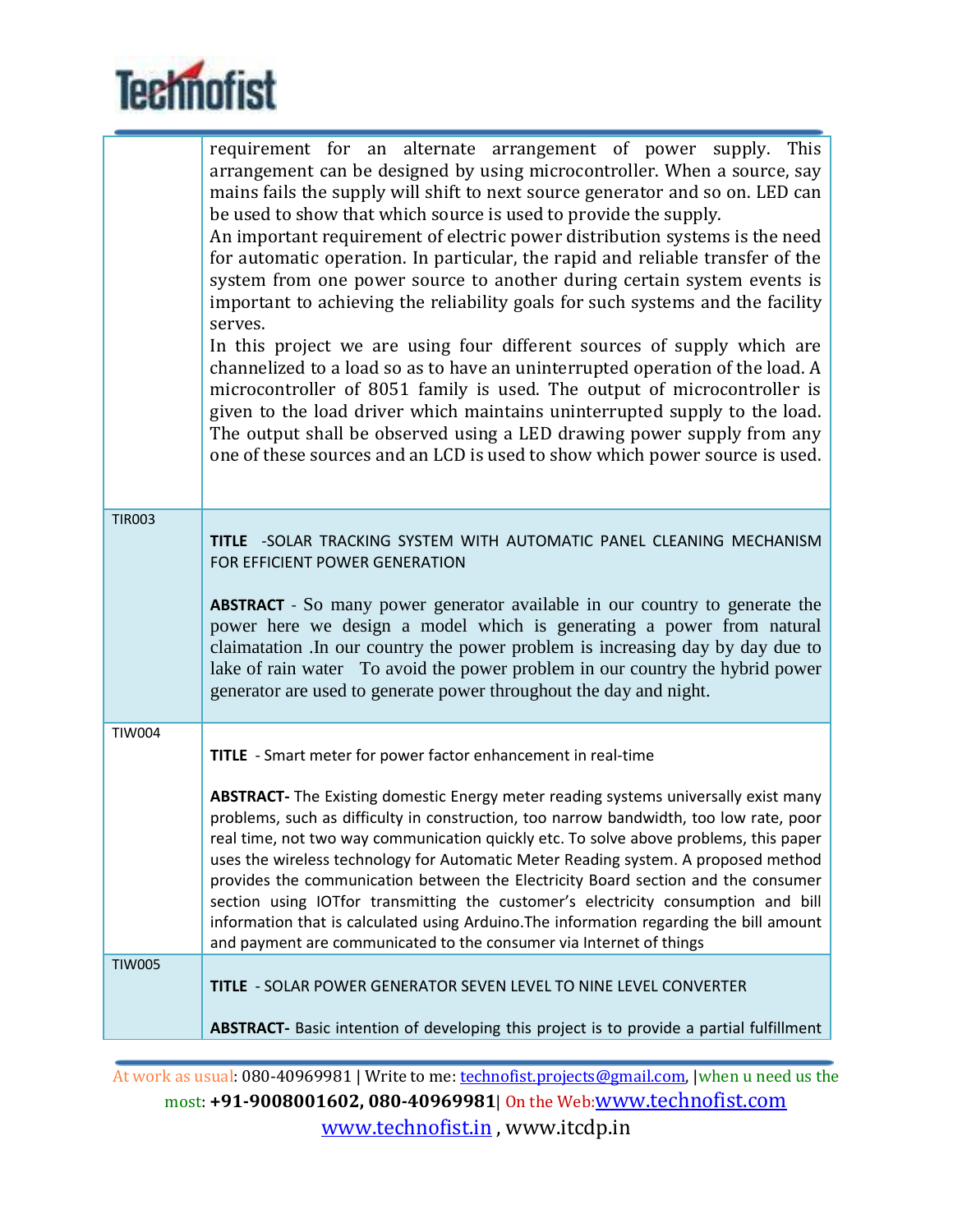

|               | of electricity to the remote place or villages where scarcity of electricity is there and<br>load shedding is a common problem. Our main goal of this project is to charge the<br>battery during availability of power and to use the battery back for different purpose<br>during power failure. This project is very much useful in rural electrification areas<br>where scarcity of power is more. There are various benefits of rural electrification,<br>such as in impoverished and undeveloped areas, small amounts of electricity can<br>free large amounts of human time and labor.                                                                                                                                                                                                                                                                     |
|---------------|------------------------------------------------------------------------------------------------------------------------------------------------------------------------------------------------------------------------------------------------------------------------------------------------------------------------------------------------------------------------------------------------------------------------------------------------------------------------------------------------------------------------------------------------------------------------------------------------------------------------------------------------------------------------------------------------------------------------------------------------------------------------------------------------------------------------------------------------------------------|
| <b>TIW006</b> |                                                                                                                                                                                                                                                                                                                                                                                                                                                                                                                                                                                                                                                                                                                                                                                                                                                                  |
|               | <b>TITLE - BATTERY MANAGEMENT SYSTEM</b>                                                                                                                                                                                                                                                                                                                                                                                                                                                                                                                                                                                                                                                                                                                                                                                                                         |
|               | ABSTRACT- A battery management system is essentially the "brain" of a battery pack; it<br>measures and reports crucial information for the operation of the battery and also<br>protects the battery from damage in a wide range of operating conditions. Battery<br>management system (BMS) emerges a decisive system component in battery-powered<br>applications, such as (hybrid) electric vehicles and portable devices. However, due to<br>the inaccurate parameter estimation of aged battery cells and multi-cell batteries,<br>current BMSs cannot control batteries optimally, and therefore affect the usability of<br>products. In this paper, we propose a BMS such that continuously it monitors current,<br>voltage and temperature and these parameters values are sent to the android app<br>through PC.                                        |
| <b>TIW007</b> |                                                                                                                                                                                                                                                                                                                                                                                                                                                                                                                                                                                                                                                                                                                                                                                                                                                                  |
|               | <b>TITLE - SMART HOUR METER</b>                                                                                                                                                                                                                                                                                                                                                                                                                                                                                                                                                                                                                                                                                                                                                                                                                                  |
|               | <b>ABSTRACT</b> - Under the background of smart grid's real-time electricity<br>real-time<br>electricity prices<br>and<br>wireless<br>prices<br>theory,<br>a<br>communication smart meter was designed. The metering chip collects<br>power consumption information. The real-time clock chip records<br>current time. The communication between smart meter and system<br>master station is achieved by the wireless communication module.<br>The "freescale" micro controller unit displays power consumption<br>information on screen. And the meter feedbacks the power<br>consumption information to the system master station with time-scale<br>and real-time electricity prices. It results that the information<br>exchange between users and suppers can be realized by the smart<br>meter. It fully reflects the demanding for communication of smart |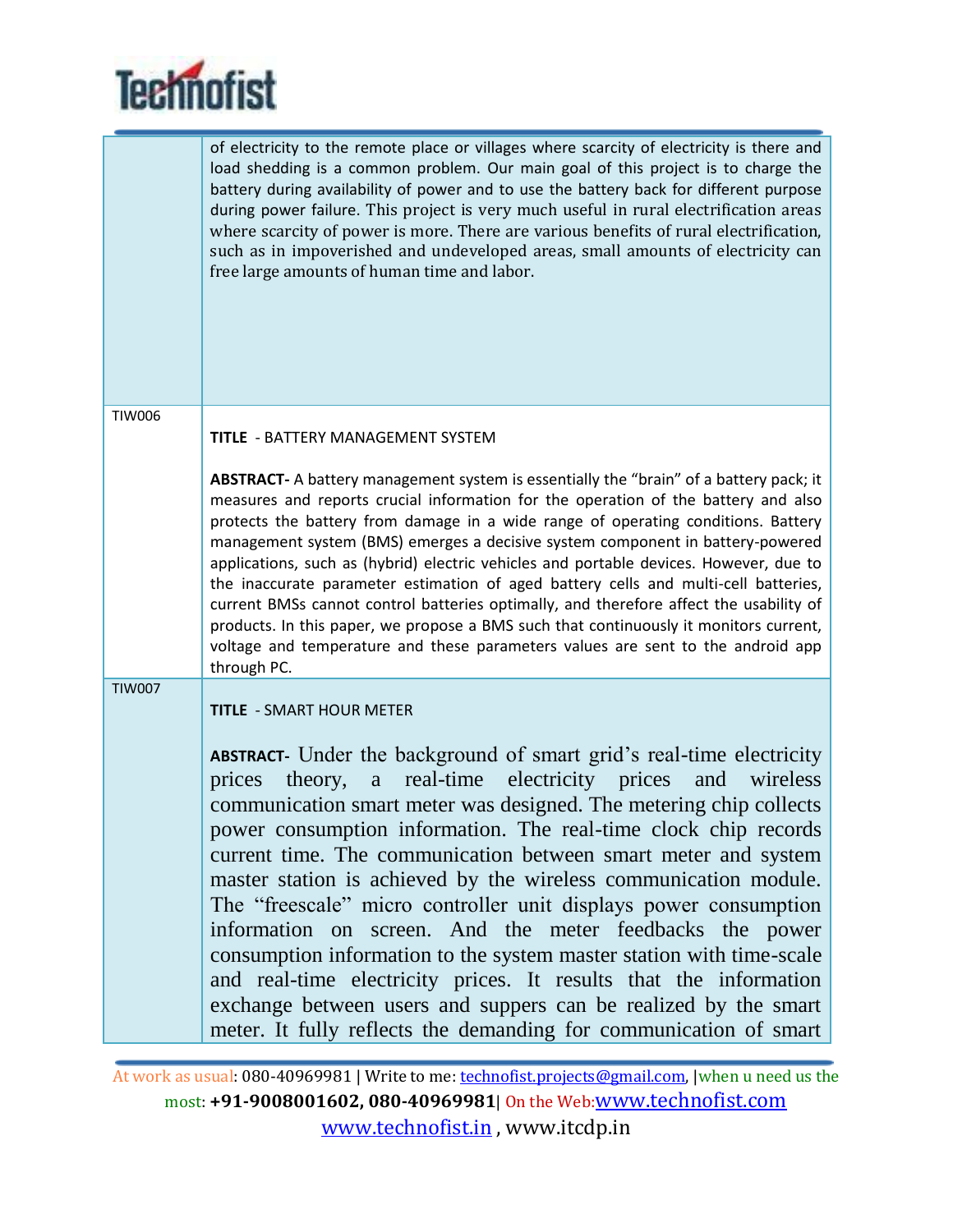

|               | grid                                                                                                                                                                                                                                                                                                                                                                                                                                                                                                                                                                                                                                                                                                                                                                                                                                                                                                                                                                                                                                                                                                                                                                                                                                                                                                                                                                                                                                                                                                                                                                                                                                                                     |
|---------------|--------------------------------------------------------------------------------------------------------------------------------------------------------------------------------------------------------------------------------------------------------------------------------------------------------------------------------------------------------------------------------------------------------------------------------------------------------------------------------------------------------------------------------------------------------------------------------------------------------------------------------------------------------------------------------------------------------------------------------------------------------------------------------------------------------------------------------------------------------------------------------------------------------------------------------------------------------------------------------------------------------------------------------------------------------------------------------------------------------------------------------------------------------------------------------------------------------------------------------------------------------------------------------------------------------------------------------------------------------------------------------------------------------------------------------------------------------------------------------------------------------------------------------------------------------------------------------------------------------------------------------------------------------------------------|
| <b>TIW008</b> | <b>TITLE</b> - Energy meter billing with theft detection                                                                                                                                                                                                                                                                                                                                                                                                                                                                                                                                                                                                                                                                                                                                                                                                                                                                                                                                                                                                                                                                                                                                                                                                                                                                                                                                                                                                                                                                                                                                                                                                                 |
|               | <b>ABSTRACT-</b> The Existing domestic Energy meter reading systems universally exist many<br>problems, such as difficulty in construction, too narrow bandwidth, too low rate, poor<br>real time, not two way communication quickly etc. To solve above problems, This paper<br>presents a detection of power theft in every houses and in industry for different<br>methods of theft. Electrical energy is very important for everyday life and spine for the<br>industry. Electricity is indiscipline to our daily life with increasing need of electricity the<br>power theft is also increasing, power theft is a problem that continues to plague power<br>sector across whole country the objective of this project is to design such a system<br>which will try to reduce the illegal use of electricity and also reduce the chances of<br>theft. This project will automatically collect the reading and also detect the theft this<br>model reduces manual manipulation work and try to achieve theft control.<br>this paper uses the wireless technology for Automatic Meter Reading system. A<br>proposed method provides the communication between the Electricity Board section<br>and the consumer section using Internet of things (IOT) for transmitting the customer's<br>electricity consumption and bill information that is calculated using Arduino. The<br>information regarding the bill amount and payment are communicated to the<br>consumer via Global System for Mobile communication. The power and billing<br>information is continuously transmitted by the use of internet of Things and monitored<br>by the Electricity Board section. |
| <b>TIW009</b> | TITLE - AUTOMATIC FAULT DETECTION AND LOCATION OF TRANSMISSION LINES USING<br><b>IOT</b>                                                                                                                                                                                                                                                                                                                                                                                                                                                                                                                                                                                                                                                                                                                                                                                                                                                                                                                                                                                                                                                                                                                                                                                                                                                                                                                                                                                                                                                                                                                                                                                 |
|               | <b>ABSTRACT</b> - In this paper, a scheme for fault detection and identification process in<br>transmission lines is developed. Fault detection techniques based on mean square<br>value of the difference between incoming and outgoing sensors of each section.<br>compared against threshold setting values. Fault<br>These differences are<br>identification is based on the analysis of sensor values and monitoring using app.<br>We are proposing a IoT wireless communication device to acquire sensor values.                                                                                                                                                                                                                                                                                                                                                                                                                                                                                                                                                                                                                                                                                                                                                                                                                                                                                                                                                                                                                                                                                                                                                   |
| <b>TIW010</b> | <b>TITLE</b> - Fire Fighting Robot<br>ABSTRACT- Now a days, fire accidents are very common and sometimes it becomes<br>very difficult for a fireman to save someone's life. It is not possible to appoint a person<br>to continuously observe for accidental fire where robot can do that. Therefore in such<br>cases firefighting robot comes in picture. Robot will detect fire remotely. These robots<br>are mostly useful in industries where probability of accidental fire is more. The<br>proposed vehicle is able to detect presence of fire and extinguishing it automatically by<br>using gas sensor and temperature sensor. It contains gear motors and motor driver to<br>control the movement of robot. Relay circuit is used to control the pump and when it                                                                                                                                                                                                                                                                                                                                                                                                                                                                                                                                                                                                                                                                                                                                                                                                                                                                                               |

At work as usual: 080-40969981 | Write to me: technofist.projects@gmail.com, |when u need us the most: **+91-9008001602, 080-40969981**| On the Web:www.technofist.com www.technofist.in , www.itcdp.in